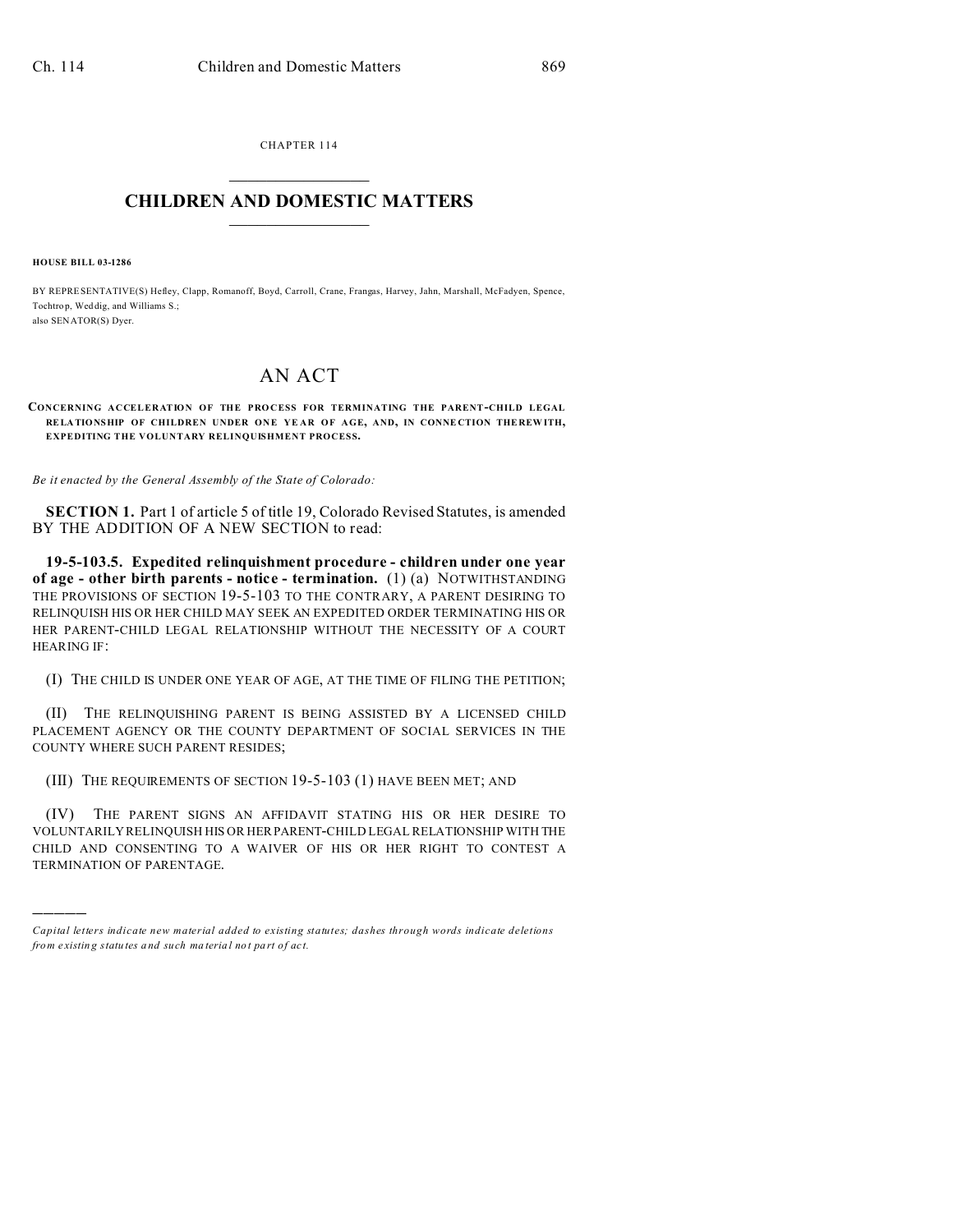(b) (I) THE AFFIDAVIT REQUIRED TO BE SIGNED BY THE PARENT SEEKING TO RELINQUISH HIS OR HER PARENTAL RIGHTS PURSUANT TO THIS SECTION SHALL ADVISE THE RELINQUISHING PARENT OF THE CONSEQUENCES OF THE RELINQUISHMENT DECISION AND SHALL FURTHER ADVISE THE RELINQUISHING PARENT THAT HE OR SHE IS STILL REQUIRED TO OBTAIN THE RELINQUISHMENT COUNSELING DESCRIBED IN SECTION 19-5-103 (1) (a) AND (2). THE RELINQUISHING PARENT SHALL BE ADVISED OF THE OPPORTUNITY TO SEEK INDEPENDENT COUNSELING. THE AFFIDAVIT SHALL ALSO ADVISE THE RELINQUISHING PARENT THAT HE OR SHE MAY WITHDRAW THE AFFIDAVIT ANYTIME AFTER SIGNING IT BUT BEFORE THE AFFIDAVIT AND PETITION ARE FILED WITH THE COURT. THE RELINQUISHING PARENT MAY SIGN THE AFFIDAVIT BEFORE THE BIRTH OF THE CHILD. THE RELINQUISHING BIRTH PARENT MAY WITHDRAW THE AFFIDAVIT FROM THE CHILD PLACEMENT AGENCY OR COUNTY DEPARTMENT OF SOCIAL SERVICES IN THE COUNTY WHERE SUCH PARENT RESIDES ANY TIME AFTER SIGNING IT BUT BEFORE THE AFFIDAVIT AND PETITION ARE FILED WITH THE COURT.

(II) THE AFFIDAVIT SHALL INCLUDE THE FOLLOWING:

(A) A STATEMENT THAT THE PETITIONER HAS COMPLETED THE RELINQUISHMENT COUNSELING REQUIRED IN SECTION 19-5-103 (1) AND (2) OR UNDERSTANDS HE OR SHE MUST COMPLETE THE COUNSELING PRIOR TO ENTRY OF THE ORDER OF TERMINATION;

(B) A STATEMENT THAT THE CHILD TO BE RELINQUISHED IS UNDER ONE YEAR OF AGE AT THE TIME OF FILING THE PETITION;

(C) A STATEMENT THAT THE RELINQUISHING PARENT'S DECISION IS KNOWING AND VOLUNTARY AND NOT THE RESULT OF THREATS, COERCION, OR UNDUE INFLUENCE OR INDUCEMENTS; AND

(D) A STATEMENT THAT THE RELINQUISHING PARENT BELIEVES THE RELINQUISHMENT IS IN THE BEST INTERESTS OF THE CHILD.

(III) THE RELINQUISHING PARENT'S SIGNATURE ON THE AFFIDAVIT SHALL BE WITNESSED BY TWO WITNESSES, ONE OF WHOM SHALL BE EITHER A REPRESENTATIVE OF THE LICENSED CHILD PLACEMENT AGENCY WITH WHICH THE RELINQUISHING PARENT HAS CONTRACTED OR A REPRESENTATIVE OF THE COUNTY DEPARTMENT OF SOCIAL SERVICES IN THE COUNTY WHERE SUCH PARENT RESIDES, WHICHEVER IS ASSISTING THE PARENT. THE OTHER WITNESS SHALL NOT BE ASSOCIATEDWITH EITHER THE LICENSED CHILD PLACEMENT AGENCY OR THE COUNTY DEPARTMENT OF SOCIAL SERVICESIN THE COUNTY WHERE SUCH PARENT RESIDES, WHICHEVER IS ASSISTING THE PARENT, AND SHALL NOT BE THE POTENTIAL ADOPTIVE PARENT OF THE CHILD TO BE RELINQUISHED.

(IV) THE AFFIDAVIT SHALL BE NOTARIZED AND SHALL BE ATTACHED TO THE PETITION FOR RELINQUISHMENT AND FILED WITH THE COURT AFTER THE BIRTH OF THE CHILD. THE PETITION FOR RELINQUISHMENT MAY NOT BE FILED UNTIL AT LEAST FOUR DAYS AFTER THE BIRTH OF THE CHILD.

(c) IF THE BIRTH PARENT HAS SIGNED THE AFFIDAVIT DESCRIBED IN THIS SUBSECTION (1) AND IF IT IS PROPERLY WITNESSED AND NOTARIZED AND ATTACHED TO THE PETITION, THE COURT MAY VACATE THE HEARING REQUIRED PURSUANT TO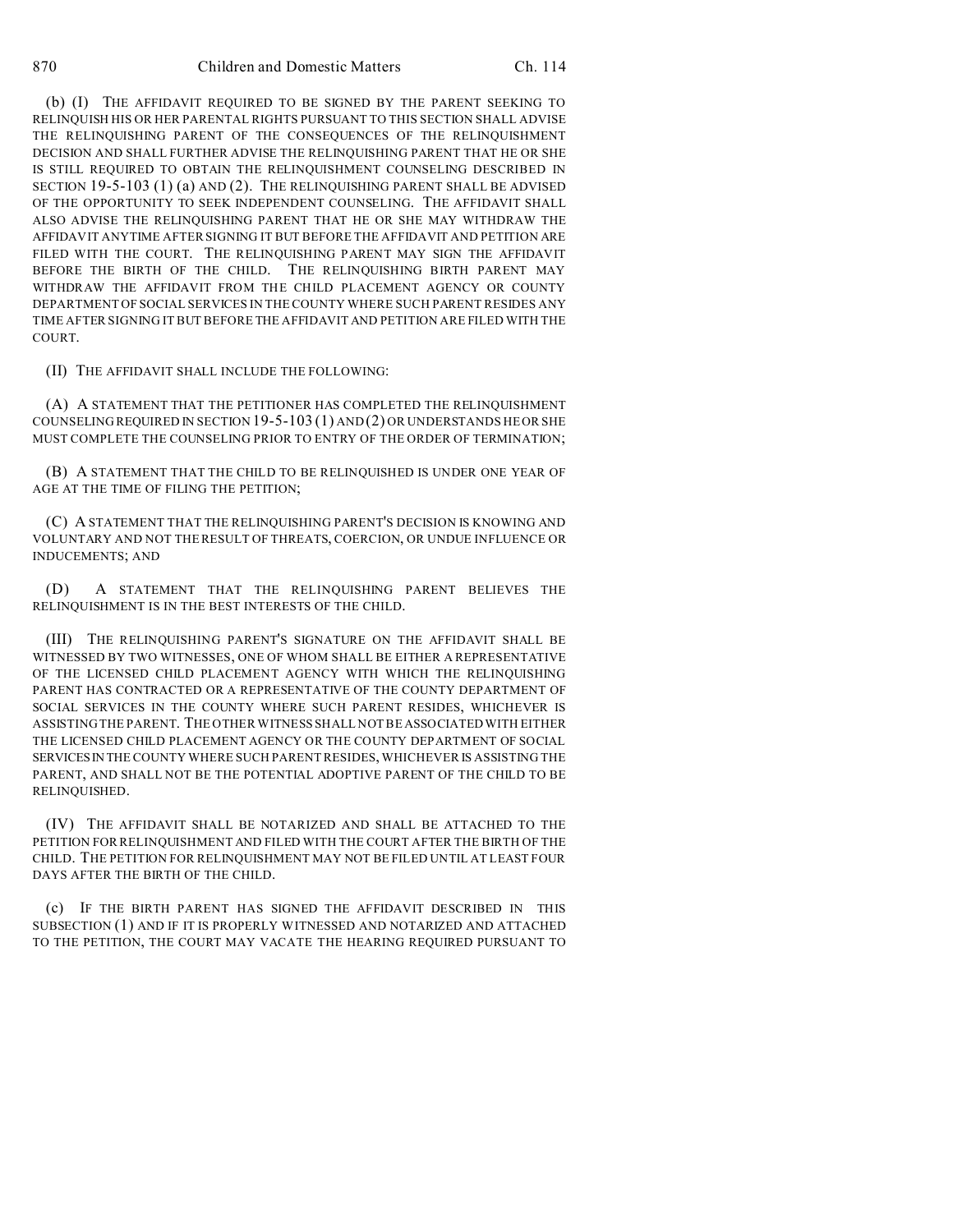SECTION 19-5-103 (3) AND, UPON MAKING THE FINDINGS SET FORTH IN SECTION 19-5-103 (7)(a), SHALL ENTER AN ORDER OF RELINQUISHMENT, WITHOUT A HEARING, NO MORE THAN SEVEN BUSINESS DAYS AFTER THE DATE OF THE FILING OF THE PETITION FOR RELINQUISHMENT AND THE ACCOMPANYING AFFIDAVIT.

(2) (a) NOTWITHSTANDING THE PROVISIONS OF SECTION 19-5-105 TO THE CONTRARY, IN THOSE CASES IN WHICH A PARENT SEEKS TO RELINQUISH HIS OR HER PARENT-CHILD LEGAL RELATIONSHIP WITH A CHILD PURSUANT TO THIS SECTION, THE LICENSED CHILD PLACEMENT AGENCY OR THE COUNTY DEPARTMENT OF SOCIAL SERVICES ASSISTING THE RELINQUISHING PARENT SHALL PROCEED WITH FILING THE PETITION FOR TERMINATION OF THE OTHER BIRTH PARENT'S OR POSSIBLE BIRTH PARENTS' PARENT-CHILD LEGAL RELATIONSHIP AND NOTIFY THE OTHER BIRTH PARENT OR POSSIBLE BIRTH PARENTS AS PROVIDED IN SECTION 19-5-105; EXCEPT THAT THE LICENSED CHILD PLACEMENT AGENCY OR THE COUNTY DEPARTMENT OF SOCIAL SERVICES ASSISTING THE RELINQUISHING PARENT MAY SERVE THE OTHER BIRTH PARENTORPOSSIBLE BIRTH PARENTS, WHETHER BY PERSONAL SERVICE, PUBLICATION, OR POSTING, PRIOR TO THE BIRTH OF THE CHILD.

(b) NOTICE OF THE PROCEEDING PURSUANT TO THIS SECTION SHALL BE GIVEN TO EVERY PERSON IDENTIFIED AS THE OTHER BIRTH PARENT OR A POSSIBLE BIRTH PARENT IN THE MANNER APPROPRIATE UNDER THE COLORADO RULES OF JUVENILE PROCEDURE FOR THE SERVICE OF PROCESS OR IN ANY MANNER THE COURT DIRECTS. THE NOTICE SHALL INFORM THE PARENT OR ALLEGED PARENT WHOSE RIGHTS ARE TO BE DETERMINED THAT FAILURE TO FILE AN ANSWER OR TO APPEAR WITHIN TWENTY DAYS AFTER SERVICE AND, IN THE CASE OF AN ALLEGED FATHER, FAILURE TO FILE A CLAIM OF PATERNITY UNDER ARTICLE 4 OF THIS TITLE WITHIN TWENTY DAYS AFTER SERVICE, IF A CLAIM HAS NOT PREVIOUSLY BEEN FILED, MAY LIKELY RESULT IN TERMINATION OF THE PARENT'S OR THE ALLEGED PARENT'S PARENTAL RIGHTS TO THE CHILD. THE NOTICE SHALL ALSO INFORM THE PARENT OR ALLEGED PARENT WHOSE RIGHTS ARE TO BE DETERMINED THAT THE PERSON HAS THE RIGHT TO WAIVE HIS OR HER RIGHT TO APPEAR AND CONTEST AND THAT FAILURE TO APPEAR AND CONTEST MAY LIKELY RESULT IN TERMINATION OF THE PARENT'S OR THE ALLEGED PARENT'S PARENTAL RIGHTS TO THE CHILD. PROOF OF GIVING THE NOTICE SHALL BE FILED WITH THE COURT BEFORE THE PETITION IS HEARD OR OTHERWISE ACTED UPON. IF NO PERSON HAS BEEN IDENTIFIED AS THE BIRTH PARENT, THE COURT SHALL ORDER THAT NOTICE BE PROVIDED TO ALL POSSIBLE BIRTH PARENTS BY PUBLICATION OR PUBLIC POSTING OF THE NOTICE AT TIMES AND IN THE PLACES AND MANNER THE COURT DEEMS APPROPRIATE.

(c) THE OTHER BIRTH PARENT OR POSSIBLE BIRTH PARENTS MAY SIGN THE AFFIDAVIT OF VOLUNTARY RELINQUISHMENT DESCRIBED IN SUBSECTION (1) OF THIS SECTION. SUCH BIRTH PARENT MAY SIGN THE AFFIDAVIT PRIOR TO THE BIRTH OF THE CHILD. IF THE OTHER BIRTH PARENT OR POSSIBLE BIRTH PARENT SIGNS AN AFFIDAVIT OF VOLUNTARY RELINQUISHMENT, HE OR SHE MAY WITHDRAW THE AFFIDAVIT FROM THE CHILD PLACEMENT AGENCY OR THE COUNTY DEPARTMENT OF SOCIAL SERVICES ASSISTING THE RELINQUISHING PARENT ANY TIME AFTER SIGNING IT BUT BEFORE THE AFFIDAVIT AND PETITION ARE FILED WITH THE COURT.

(d) IF THE OTHER BIRTH PARENT, OR ANY OTHER POSSIBLE BIRTH PARENT, HAS WAIVED HIS OR HER RIGHT TO CONTEST THE TERMINATION OF PARENTAL RIGHTS OR HAS FAILED TO APPEAR AND CONTEST OR TO FILE AN ANSWER TO THE PETITION FOR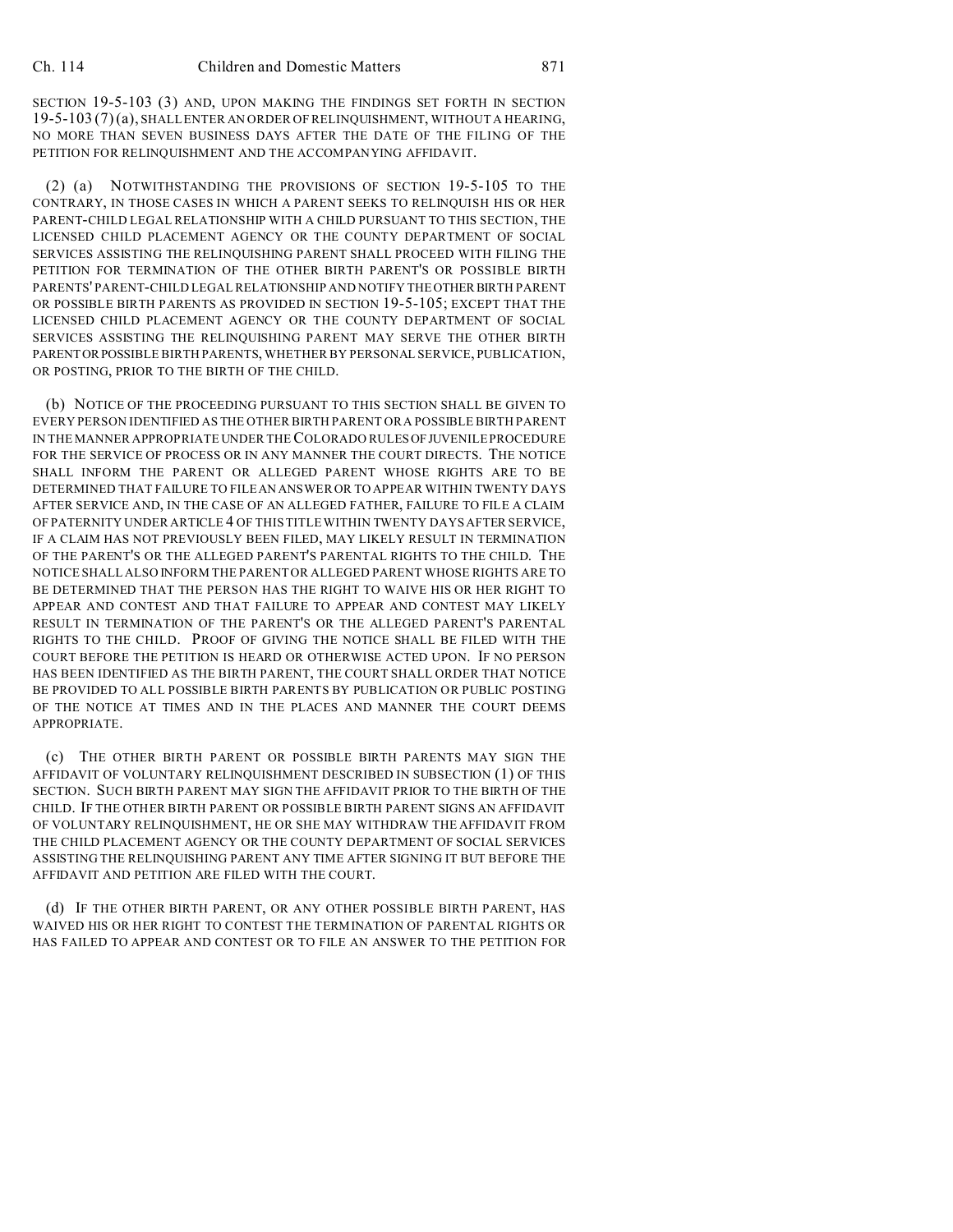TERMINATION OR TO FILE A PATERNITY ACTION WITHIN THE PRESCRIBED TWENTY DAYS FOLLOWING THE DATE OF THE SERVICE, PUBLICATION, OR POSTING OF THE NOTICE AS PROVIDED IN THE NOTICE PURSUANT TO PARAGRAPH (b) OF THIS SUBSECTION (2) OR HAS SIGNED THE AFFIDAVIT OF VOLUNTARY RELINQUISHMENT DESCRIBED IN SUBSECTION (1) OF THIS SECTION, THEN THE COURT SHALL VACATE THE PROCEEDING AND, AT THE TIME OF THE REVIEW OF THE CASE PURSUANT TO PARAGRAPH (c) OF SUBSECTION (1) OF THIS SECTION, ENTER AN ORDER TERMINATING THE OTHER BIRTH PARENT'S OR POSSIBLE BIRTH PARENTS' PARENT-CHILD LEGAL RELATIONSHIP. IF THE OTHER BIRTH PARENT OR POSSIBLE BIRTH PARENT EXPRESSES HIS OR HER DESIRE TO APPEAR AND CONTEST THE TERMINATION OF THE PARENT-CHILD LEGAL RELATIONSHIP, THE COURT SHALL PROCEED WITH A HEARING ON THE PETITION FOR TERMINATION OF THE OTHER BIRTH PARENT'S PARENT-CHILD LEGAL RELATIONSHIP.

(3) THE LICENSED CHILD PLACEMENT AGENCY OR THE COUNTY DEPARTMENT OF SOCIAL SERVICES ASSISTING THE RELINQUISHING PARENT SHALL NOT SUBMIT THE DOCUMENTS REFERENCED IN SUBSECTIONS (1) AND (2) OF THIS SECTION FOR JUDICIAL REVIEW UNLESS A PERMANENT PLACEMENT FOR THE CHILD HAS BEEN IDENTIFIED.

(4) THE COURT SHALL NOT BE BOUND TO ENTER AN ORDER TERMINATING A PARENT-CHILD LEGAL RELATIONSHIP UPON THE AFFIDAVIT OF THE RELINQUISHING PARENT PURSUANT TO SUBSECTION (1) OF THIS SECTION AND THE COURT SHALL NOT BE BOUND TO ENTER AN ORDER TERMINATING A PARENT-CHILD LEGAL RELATIONSHIP OF THE OTHER BIRTH PARENT OR POSSIBLE BIRTH PARENTS PURSUANT TO SUBSECTION (2) OF THIS SECTION, BUT THE COURT MAY, UPON ITS OWN MOTION, REQUIRE THAT A FORMAL HEARING BE HELD TO DETERMINE ANY OR ALL ISSUES PRESENTED BY THE PLEADINGS.

**SECTION 2.** 19-5-103, Colorado Revised Statutes, is amended BY THE ADDITION OF A NEW SUBSECTION to read:

**19-5-103. Relinquishment procedure - petition - hearings.** (2.5) IN THOSE CASES IN WHICH A PARENT PROPOSES TO RELINQUISH HIS OR HER PARENT-CHILD LEGAL RELATIONSHIP WITH RESPECT TO A CHILD WHO IS UNDER ONE YEAR OF AGE PURSUANT TO THE EXPEDITED PROCEDURES SET FORTH IN SECTION 19-5-103.5, THE LICENSED CHILD PLACEMENT AGENCY OR THE COUNTY DEPARTMENT OF SOCIAL SERVICES ASSISTING THE RELINQUISHING PARENT SHALL PROCEED WITH FILING THE PETITION AND PROVIDING NOTICE AS SET FORTH IN SECTION 19-5-103.5.

**SECTION 3.** 19-5-105 (3.1) (c) (I), Colorado Revised Statutes, is amended, and the said 19-5-105 is further amended BY THE ADDITION OF A NEW SUBSECTION, to read:

**19-5-105. Proceeding to terminate parent-child legal relationship.** (3.1) The court may order the termination of the other birth parent's parental rights upon a finding that termination is in the best interests of the child and that there is clear and convincing evidence of one or more of the following:

(c) That the parent has not promptly taken substantial parental responsibility for the child. In making this determination the court shall consider, but shall not be limited to, the following: